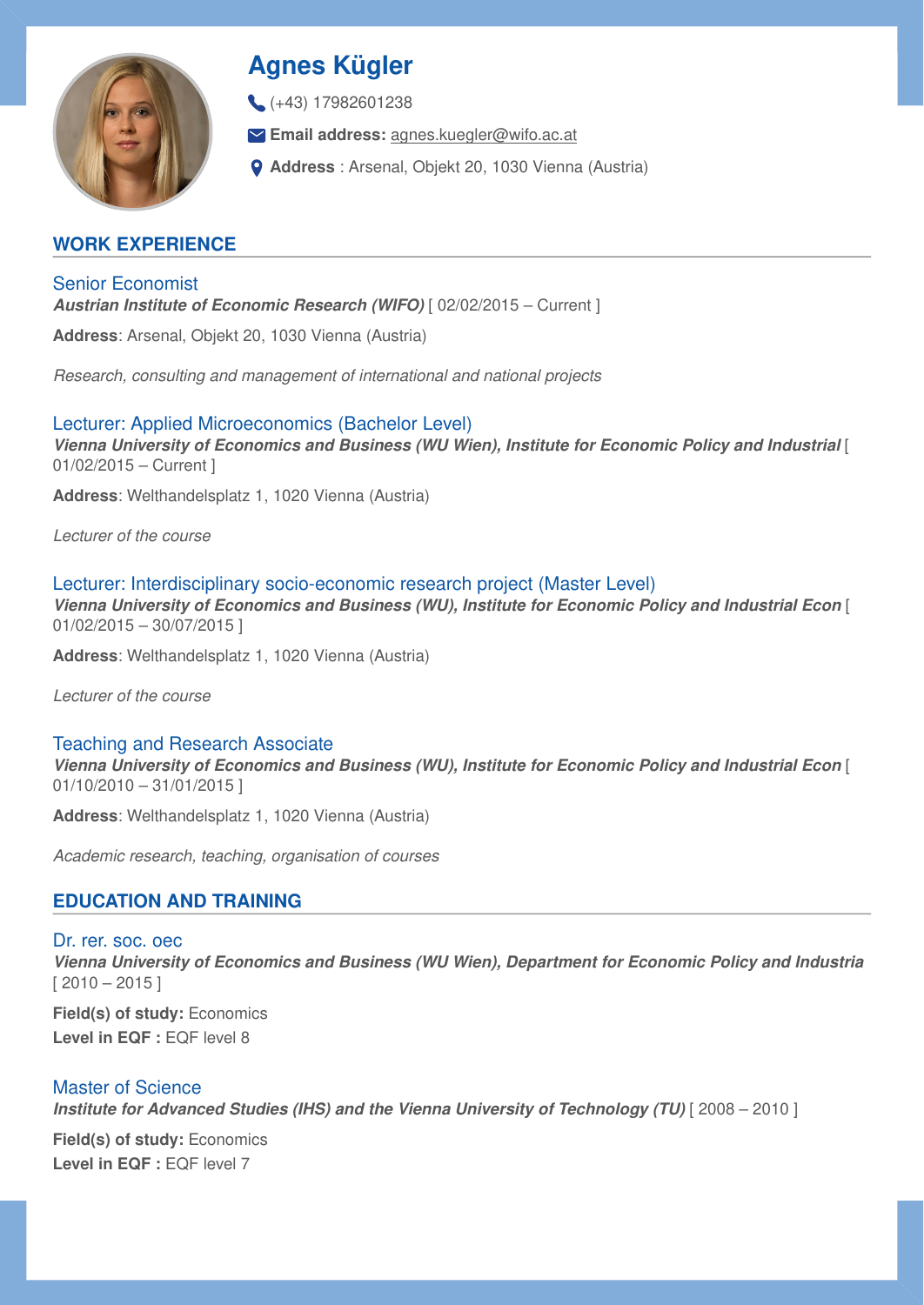Mag. rer. soc. oec.

*Vienna University of Economics and Business (WU Wien), Department for Economic Policy and Industria* [ 2002 – 2008 ]

**Field(s) of study:** Economics **Level in EQF :** EQF level 7

# **LANGUAGE SKILLS**

Mother tongue(s):

**German**

#### **English**

**LISTENING:** C1 **READING:** C1 **WRITING:** C1 **SPOKEN PRODUCTION:** C1 **SPOKEN INTERACTION:** C1

#### **Spanish**

**LISTENING:** A2 **READING:** A2 **WRITING:** A2 **SPOKEN PRODUCTION:** A1 **SPOKEN INTERACTION:** A1

### **ORGANISATIONAL SKILLS**

**Organisational skills** 

- Organization of the Annual Meeting of the Austrian Economic Association (NOeG) 2014;
- Organization of the Spring Meeting of Young Economists (SMYE) 2014
- Deputy member of the Austrian Competition Commission (advisory service for the Austrian Competition Authority) since 2018

### **COMPUTER SKILLS**

#### **Computer Skills**

Stata, R, Matlab, SPSS, EViews, Wolfram Mathematica, LaTeX, MS Office, Perl, Endnote, Zotero, ArcGIS, **WIGeoNetwork** 

## **COMMUNICATION AND INTERPERSONAL SKILLS**

**Communication and interpersonal skills** 

- Experience in interaction with national and international clients ◦
- Regular teaching of courses
- Management of departmental meetings ◦

## **JOB-RELATED SKILLS**

#### **Job-related skills**

- Writing studies with economic policy relevance ◦
- Academic publishing in international journals with peer review ◦
- Presentation of research results at international conferences ◦
- Reviewer for academic journals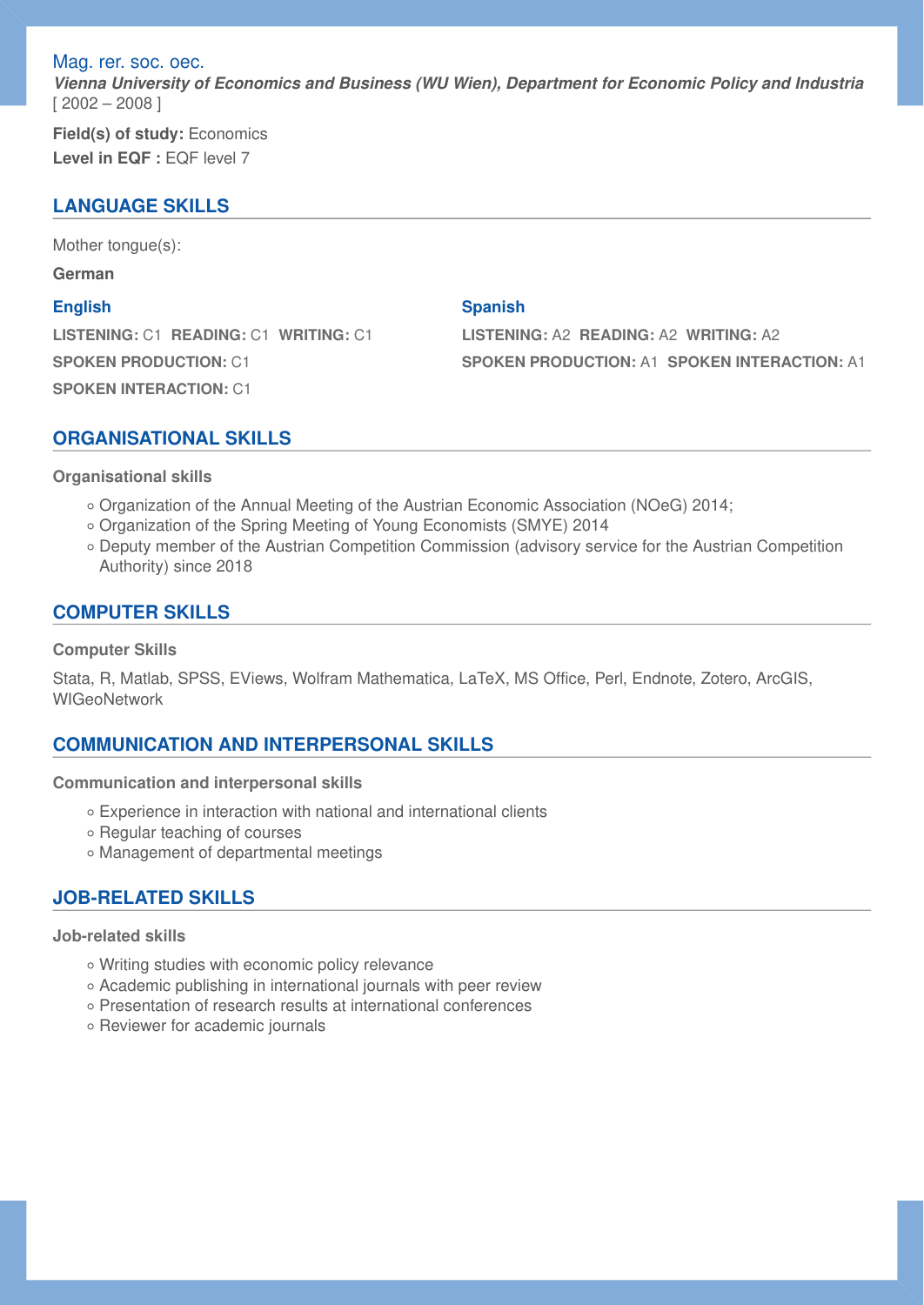# **SELECTION OF PROJECTS, PUBLICATIONS AND CONFERENCES**

#### **Remunerated projects**

- MOREIV: Study on mobility patterns and career paths of EU researchers on behalf of the European Commission (ongoing)
- Digitalisation in Austria: State of play and reform needs. Background report for the European Competitiveness Report 2019. European Commission.
- A Policy Framework for Optimising the Benefits of Digitalisation for Economic Growth, Employment and Welfare, A study on behalf of the Austrian Federal Ministry of Digital and Economic Affairs, https:// www.wifo.ac.at/jart/prj3/wifo/resources/person\_dokument/person\_dokument.jart? publikationsid=61256&mime\_type=application/pdf, (2018)
- Innovation Efficiency. A Cross-country Analysis. https://www.wifo.ac.at/publikationen?detail-◦ view=yes&publikation id=61111, (2018) A study on behalf of the Austrian Council for Research and Technology Development
- MOREIII: Study on mobility patterns and career paths of EU researchers on behalf of the European Commission (2018)
- Drivers and Obstacles to Competitiveness in the EU. The Role of Value Chains and the Single Market. Background report for the European Competitiveness Report 2017. European Commission: DG Growth. https://www.wifo.ac.at/jart/prj3/wifo/resources/person\_dokument/person\_dokument.jart? publikationsid=60837&mime\_type=application/pdf ,(2017)
- The Economic and Societal Impact of Universities in Austria. A study on behalf of the Austrian Federal Ministry of Science, Research and Economy. [http://www.wifo.ac.at/publikationen?detail](http://www.wifo.ac.at/publikationen?detail-view=yes&publikation_id=60554)[view=yes&publikation\\_id=60554](http://www.wifo.ac.at/publikationen?detail-view=yes&publikation_id=60554), (2017)
- ∘ Austria 2025 Looking out for the Frontier(s): Towards a New Framework for Frontier Measurement in Science, Technology and Innovation. [http://www.wifo.ac.at/publikationen?detail](http://www.wifo.ac.at/publikationen?detail-view=yes&publikation_id=59289)[view=yes&publikation\\_id=59289](http://www.wifo.ac.at/publikationen?detail-view=yes&publikation_id=59289), (2017)
- Austria 2025 A New Strategic Innovation Policy Framework. Addressing Structural Change and Upgrading. [http://www.wifo.ac.at/publikationen?detail-view=yes&publikation\\_id=59290,](http://www.wifo.ac.at/publikationen?detail-view=yes&publikation_id=59290) (2017)
- Austria 2025 Industry 2025: Competitiveness, Location Factors, Market and Product Strategies and Positioning of Austrian Companies in the Global Value Chain. [http://www.wifo.ac.at/publikationen?detail](http://www.wifo.ac.at/publikationen?detail-view=yes&publikation_id=59184)[view=yes&publikation\\_id=59184](http://www.wifo.ac.at/publikationen?detail-view=yes&publikation_id=59184), (2016)
- ∘ Statistical benchmarking as a development tool: An introduction for practitioners. <u>http://www.wifo.ac.at</u>/ [publikationen?detail-view=yes&publikation\\_id=59303](http://www.wifo.ac.at/publikationen?detail-view=yes&publikation_id=59303), (2016) A study on behalf of the World Bank Group.
- The Effects of Publicly Funded Innovation Activities on Working Conditions in Austrian Firms. <u>http://</u> [www.wifo.ac.at/publikationen?detail-view=yes&publikation\\_id=58930](http://www.wifo.ac.at/publikationen?detail-view=yes&publikation_id=58930), (2016) A study on behalf of the Austrian Ministry for Transport, Innovation and Technology.
- [The relationship between export and technological specialisation pro](http://www.wifo.ac.at/jart/prj3/wifo/main.jart?rel=de&content-id=1298017551022&publikation_id=58184&detail-view=yes&sid=2)files across EU member countries and ◦regions and the identifi[cation of development potentials](http://www.wifo.ac.at/jart/prj3/wifo/main.jart?rel=de&content-id=1298017551022&publikation_id=58184&detail-view=yes&sid=2). Background report for the European Competitiveness Report 2015. European Commission: DG Growth. [http://www.wifo.ac.at/publikationen?](http://www.wifo.ac.at/publikationen?detail-view=yes&publikation_id=58911) [detail-view=yes&publikation\\_id=58911,](http://www.wifo.ac.at/publikationen?detail-view=yes&publikation_id=58911) (2015)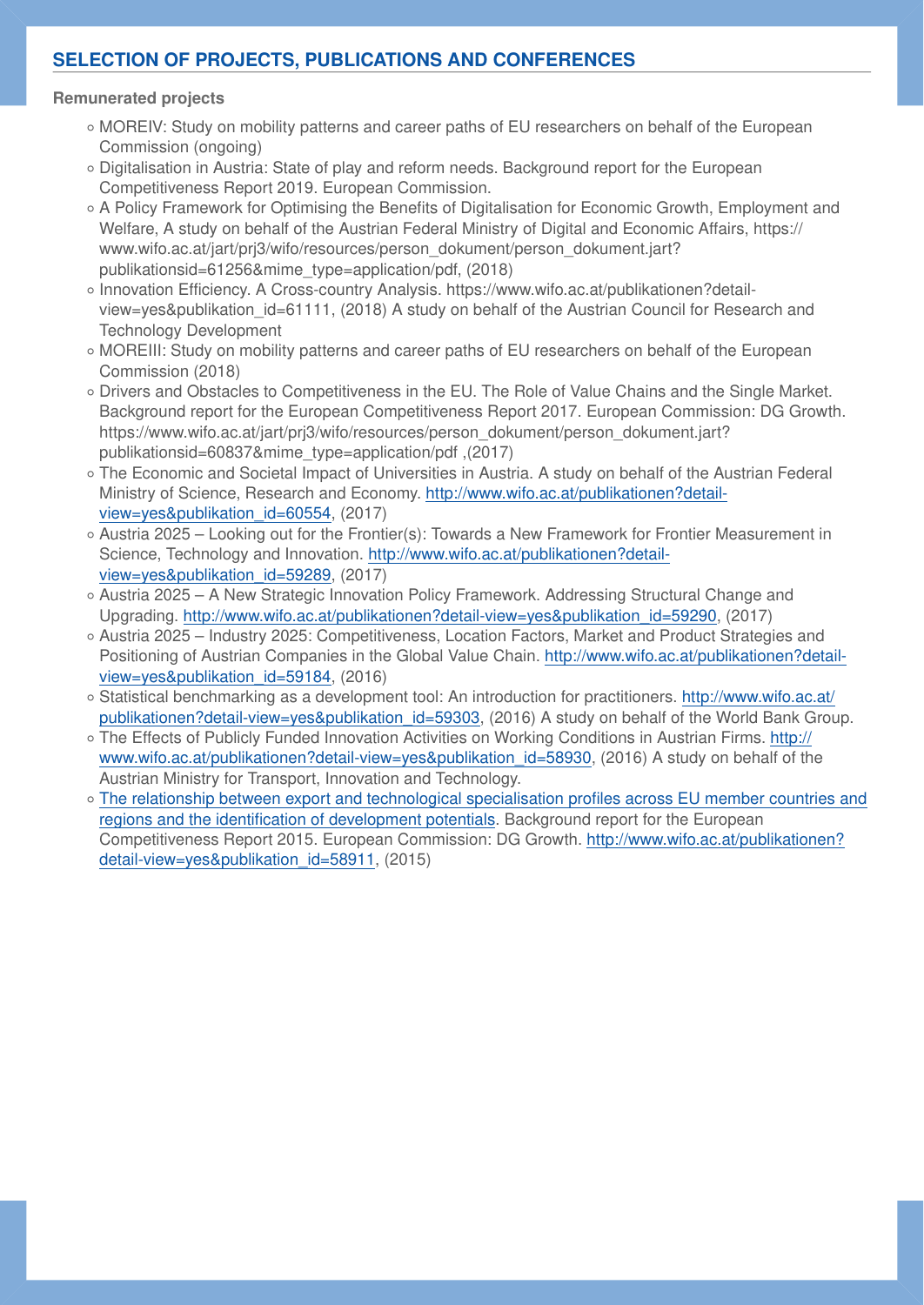## **Refereed journals**

- ∘ Klaus S. Friesenbichler, Agnes Kügler, Andreas Reinstaller, Does value chain integration dampen producer price developments? Evidence from the European Union, *The World Economy*, 2020, 00, pp 1-18
- Hölzl, W., & Kügler, A. (2020). Reaktionen der Unternehmen auf die COVID-19-Krise. Eine Analyse auf Basis der Sonderbefragung im Rahmen des WIFO Konjunkturtests vom April 2020. *WIFO Monatsberichte*, *93*(5), 347-353.
- Bock-Schappelwein, J., Firgo, M., & Kügler, A. (2020). Digitalisierung in Osterreich: Fortschritt und Home-Office-Potential. *WIFO Monatsberichte*, *93*(7), 527-538.
- ∘ Kügler, A., Reinstaller, A., & Dachs, B. (2019). Digitalisierung der österreichischen Wirtschaft im internationalen Vergleich. *WIFO Monatsberichte*, *92*(9), 665-675.
- Firgo, Matthias, and Agnes Kügler. "Cooperative pricing in spatially differentiated markets." *Regional Science and Urban Economics*, 2018, Vol. 73, pp 51-67
- Böheim, M., Hölzl, W. and Kügler A., "Competition and Regulatory Policy Challenges of Digitisation. On the Way to a "Social Market Economy 4.0", *WIFO-Monatsberichte*, 2018, 91(12)
- Firgo, M., and Kügler A., Higher Education Institutions as Drivers of Regional Productivity, *WIFO- Monatsberichte*, 2018, 91(8)
- ∘ Kügler, A., Janger, J., "Gender Differences of Research Careers", *WIFO-Monatsberichte*, 2018, 91(8)
- ∘ Janger, J., Kügler, A., Strauss, A., "Structures and Conditions of Academic Research in the EU and Austria. Findings of a Representative Survey", *WIFO-Monatsberichte*, 2018, 91(8)
- Werner Hölzl, Klaus S. Friesenbichler, Agnes Kügler, Michael Peneder, Andreas Reinstaller, Wettbewerbsfähigkeit, Standortfaktoren, Markt- und Produktstrategien österreichischer Unternehmen und die Positionierung in der internationalen Wertschöpfungskette, *WIFO-Monatsberichte*, 2017, 90(3), pp 219-228
- ∘ Jürgen Janger, Agnes Kügler, Andreas Reinstaller and Fabian Unterlass, Osterreich 2025 Die "Frontier" in Wissenschaft, Technologie, Innovationen und Wirtschaft. Messung und Bestimmungsfaktoren, (English title: "Austria 2025 – Measuring and Determining the Frontier in Science, Technology, Innovation and Economy"*) WIFO-Monatsberichte*, 2017, 90(2), pp 141-151
- ∘ Kügler, Agnes, and Christoph Weiss, Time as a strategic variable: business hours in the gasoline market. *A pplied Economics Letters*, 2016, Vol. 23, Issue 15, pp 1-6
- ∘ Matthias Firgo, Agnes Kügler, Auswirkung der Verbundbildung auf die Preise in österreichischen Skigebieten, *WIFO-Monatsberichte*, 2014, 87(12), pp 851-862

## **Editorship**

- ∘ Guest editor, Special Issue: The Economics of Inequality (2015), Empirica, Vol. 42, Issue 2, pp 205 209
- Editor, miscellany, Pflege und Betreuung Arbeit, Werte, Erfahrungen. Ausschnitte des österreichischen Sorgesystems (2015), Kammer für Arbeiter und Angestellte Wien
- Editor, miscellany, Arbeiten in einer Grenzregion. Arbeits- und Lebenswelten Erwerbstätiger in der CENTROPE-Region (2014), Kammer für Arbeiter und Angestellte Wien

## **Working papers**

- ∘ Agnes Kügler, Andreas Reinstaller, Klaus Friesenbichler (2020), Drivers of Integration into a Regional Trade Bloc and their Impact on Productivity. http://www.growinpro.eu/working-papers/
- Jürgen Janger, Agnes Kügler (2018), Taking a fresh look at innovation efficiency ◦
- ∘ Martin Lábaj, Agnes Kügler, Alzbeta Siskovicová, Barbora Skalicanova, Peter Silanic, Christoph Weiss and Biliana Yontcheva (2017), When Time is of the Essence: Pharmacy Opening Hours in a Deregulated Environment
- Hackl Franz, Kügler Agnes und Winter-Ebmer Rudolf (2015), Reputation and Certification in Online Shops